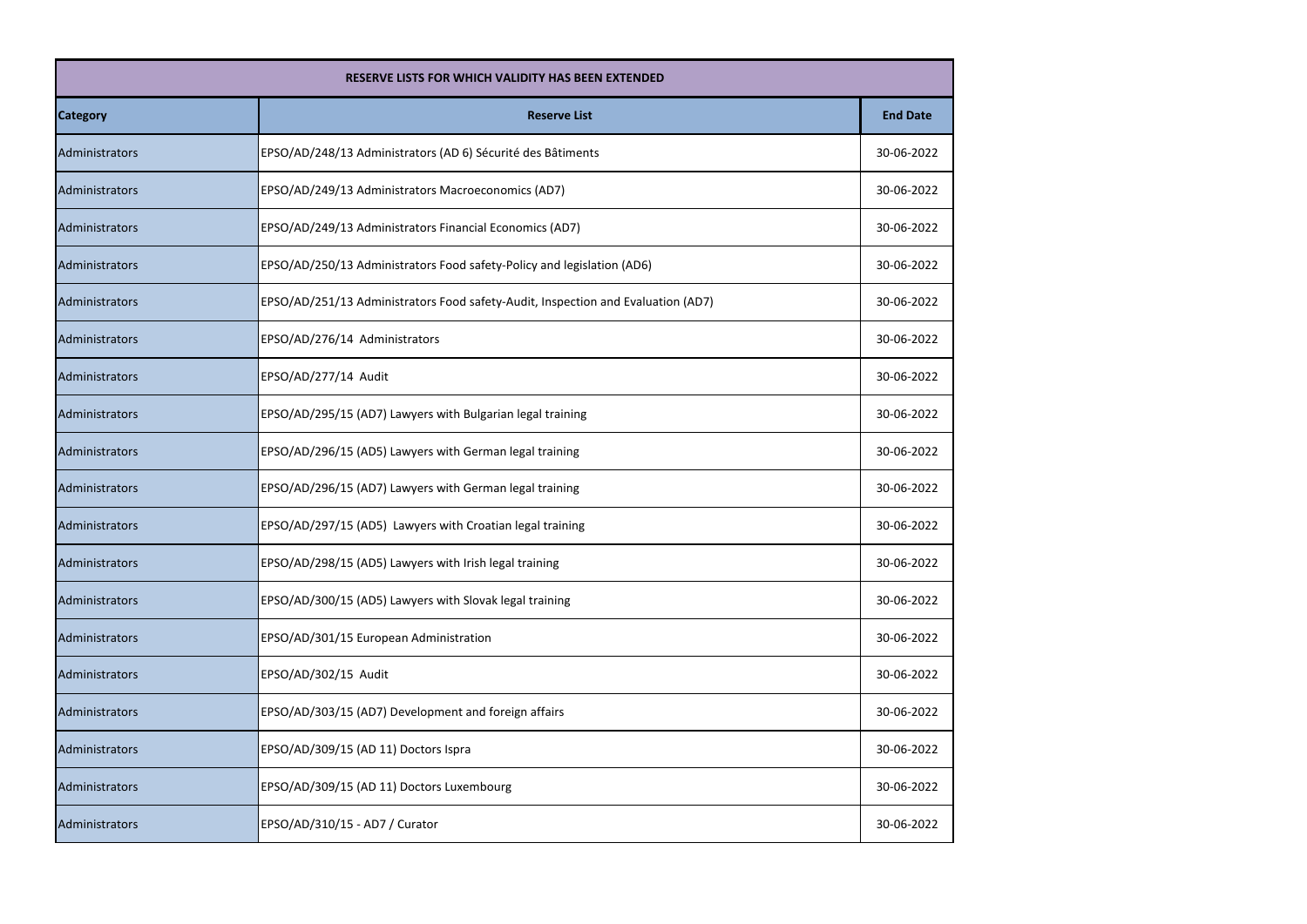| Administrators | EPSO/AD/310/15 - AD7 / Museum Educator                                                                                                                                                                                            | 30-06-2022 |
|----------------|-----------------------------------------------------------------------------------------------------------------------------------------------------------------------------------------------------------------------------------|------------|
| Administrators | EPSO/AD/310/15 - AD7 / Conservator and Collection Manager                                                                                                                                                                         | 30-06-2022 |
| Administrators | EPSO/AD/322/16 - AD 5 Administrators in the field of Audit                                                                                                                                                                        | 30-06-2022 |
| Administrators | EPSO/AD/322/16 - AD7 Administrators in the field of Audit                                                                                                                                                                         | 30-06-2022 |
| Administrators | EPSO/AD/331/16 - AD7 ICT - Enterprise Resource Planning (ERP) Experts                                                                                                                                                             | 30-06-2022 |
| Administrators | EPSO/AD/331/16 - AD7 ICT - IT Infrastructure Experts                                                                                                                                                                              | 30-06-2022 |
| Administrators | EPSO/AD/331/16 - AD7 ICT - IT Portfolio/Programme Management and Enterprise Architecture Experts                                                                                                                                  | 30-06-2022 |
| Administrators | EPSO/AD/338/17 - Generalists                                                                                                                                                                                                      | 30-06-2022 |
| Administrators | EPSO/AD/356/18 - Generalists                                                                                                                                                                                                      | 30-06-2022 |
| Administrators | EPSO/AD/357/18 - Audit                                                                                                                                                                                                            | 30-06-2022 |
| Administrators | COM/AD/01-02/10 / Official / Food / AD6 / Nutritionists                                                                                                                                                                           | 30-06-2022 |
| Administrators | COM/AD/01-02/10 / Official / Research (biology, chemistry, physics, ) / AD6 / Analytical Chemists                                                                                                                                 | 30-06-2022 |
| Administrators | COM/AD/01-02/10 / Official / Research (biology, chemistry, physics, ) / AD6 / Biochemists - DNA, RNA /<br>protein analysis                                                                                                        | 30-06-2022 |
| Administrators | COM/AD/01-02/10 / Official / Research (biology, chemistry, physics, ) / AD6 / Chemists - organo-metallic<br>chemistry, radiation detection, inorganic chemistry, coordination chemistry and/or surface and interface<br>chemistry | 30-06-2022 |
| Administrators | COM/AD/01-02/10 / Official / Research (biology, chemistry, physics, ) / AD6 / Microbiologists/Molecular<br><b>Biologists</b>                                                                                                      | 30-06-2022 |
| Administrators | COM/AD/01-02/10 / Official / Research (biology, chemistry, physics, ) / AD6 / Scientists - radiobiology,<br>cellular/molecular biology/cytotoxicity by irradiation in human cells - radioprotection / health physics              | 30-06-2022 |
| Administrators | COM/AD/01-02/10 / Official / Research (biology, chemistry, physics, ) / AD6 / Toxicologists/Epidemiologists                                                                                                                       | 30-06-2022 |
| Administrators | COM/AD/01-02/10 / Official / Research (biology, chemistry, physics, ) / AD7 / Analytical Chemists                                                                                                                                 | 30-06-2022 |
| Administrators | COM/AD/01-02/10 / Official / Research (biology, chemistry, physics, ) / AD7 / Chemists - organo-metallic<br>chemistry, radiation detection, inorganic chemistry, coordination chemistry and/or surface and interface<br>chemistry | 30-06-2022 |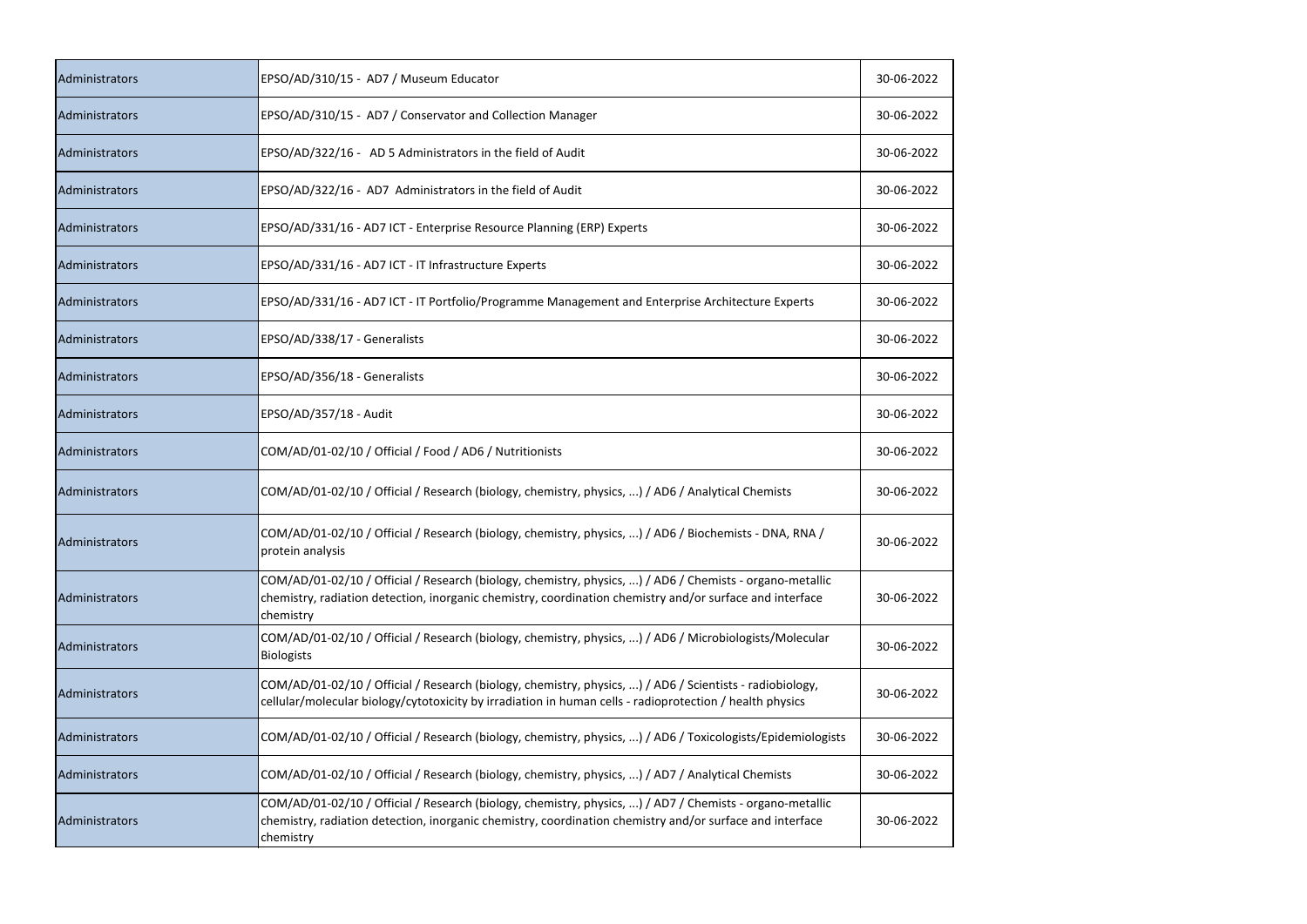| Administrators | COM/AD/01-02/10 / Official / Research (biology, chemistry, physics, ) / AD7 / Microbiologists/Molecular<br><b>Biologists</b>                 | 30-06-2022 |
|----------------|----------------------------------------------------------------------------------------------------------------------------------------------|------------|
| Administrators | COM/AD/01-02/10 / Official / Research (biology, chemistry, physics, ) / AD7 / Toxicologists/Epidemiologists                                  | 30-06-2022 |
| Administrators | COM/AD/03-04/10 / Official / Engineering / AD6 / Research Administrators - Physics - Ceramic materials                                       | 30-06-2022 |
| Administrators | COM/AD/03-04/10 / Official / Research (biology, chemistry, physics, ) / AD6 / Research Administrators -<br>Physics - Condensed matter theory | 30-06-2022 |
| Administrators | COM/AD/03-04/10 / Official / Research (biology, chemistry, physics, ) / AD6 / Research Administrators -<br>Physics - Radio physicists        | 30-06-2022 |
| Administrators | COM/AD/03-04/10 / Official / Research (biology, chemistry, physics, ) / AD7 / Research Administrators -<br>Physics - Condensed matter theory | 30-06-2022 |
| Administrators | COM/AD/03-04/10 / Official / Research (biology, chemistry, physics, ) / AD7 / Research Administrators -<br>Physics - Radio physicists        | 30-06-2022 |
| Administrators | COM/AD/05-06/10 / Official / EU structural programs / AD6 / Research Administrators Structural Mechanics                                     | 30-06-2022 |
| Administrators | COM/AD/07-08/10 / Official / Economics and Statistics / AD6 / Research AD - Econometricians and Statistical<br>Modelers                      | 30-06-2022 |
| Administrators | COM/AD/07-08/10 / Official / Economics and Statistics / AD6 / Research AD - Economic Policy Analysts                                         | 30-06-2022 |
| Administrators | COM/AD/07-08/10 / Official / Economics and Statistics / AD6 / Research AD - Economics/Energy Market<br>Analysts                              | 30-06-2022 |
| Administrators | COM/AD/07-08/10 / Official / Economics and Statistics / AD7 / Research AD - Economic Modelers                                                | 30-06-2022 |
| Administrators | COM/AD/07-08/10 / Official / Economics and Statistics / AD7 / Research AD - Economic Policy Analysts                                         | 30-06-2022 |
| Administrators | COM/AD/07-08/10 / Official / Environment / AD6 / Research AD - Environmental Policy Analysts - Socio-<br>Economists                          | 30-06-2022 |
| Administrators | COM/AD/07-08/10 / Official / Environment / AD6 / Research AD - Environmental Scientists for Integrated<br>Assessment                         | 30-06-2022 |
| Administrators | COM/AD/07-08/10 / Official / Environment / AD7 / Environmental Scientists for Integrated Assessment                                          | 30-06-2022 |
| Administrators | COM/AD/09-10/10 / Official / Geo spatial / AD6 / Research Administrators - Spatial Data Analysts                                             | 30-06-2022 |
| Administrators | COM/AD/09-10/10 / Official / Geo spatial / AD6 / Research Administrators - Geo-spatial Analysts (Remote<br>sensing)                          | 30-06-2022 |
| Administrators | COM/AD/09-10/10 / Official / Geo spatial / AD7 / Research Administrators - Geo-spatial Analysts (Remote<br>sensing)                          | 30-06-2022 |
| Administrators | COM/AD/11-12/10 / Official / Environment / AD6 / Research Administrators - Environmental Risk Assessment                                     | 30-06-2022 |
| Administrators | COM/AD/11-12/10 / Official / Environment / AD6 / Research Administrators - Environmental Chemists and<br><b>Biologists</b>                   | 30-06-2022 |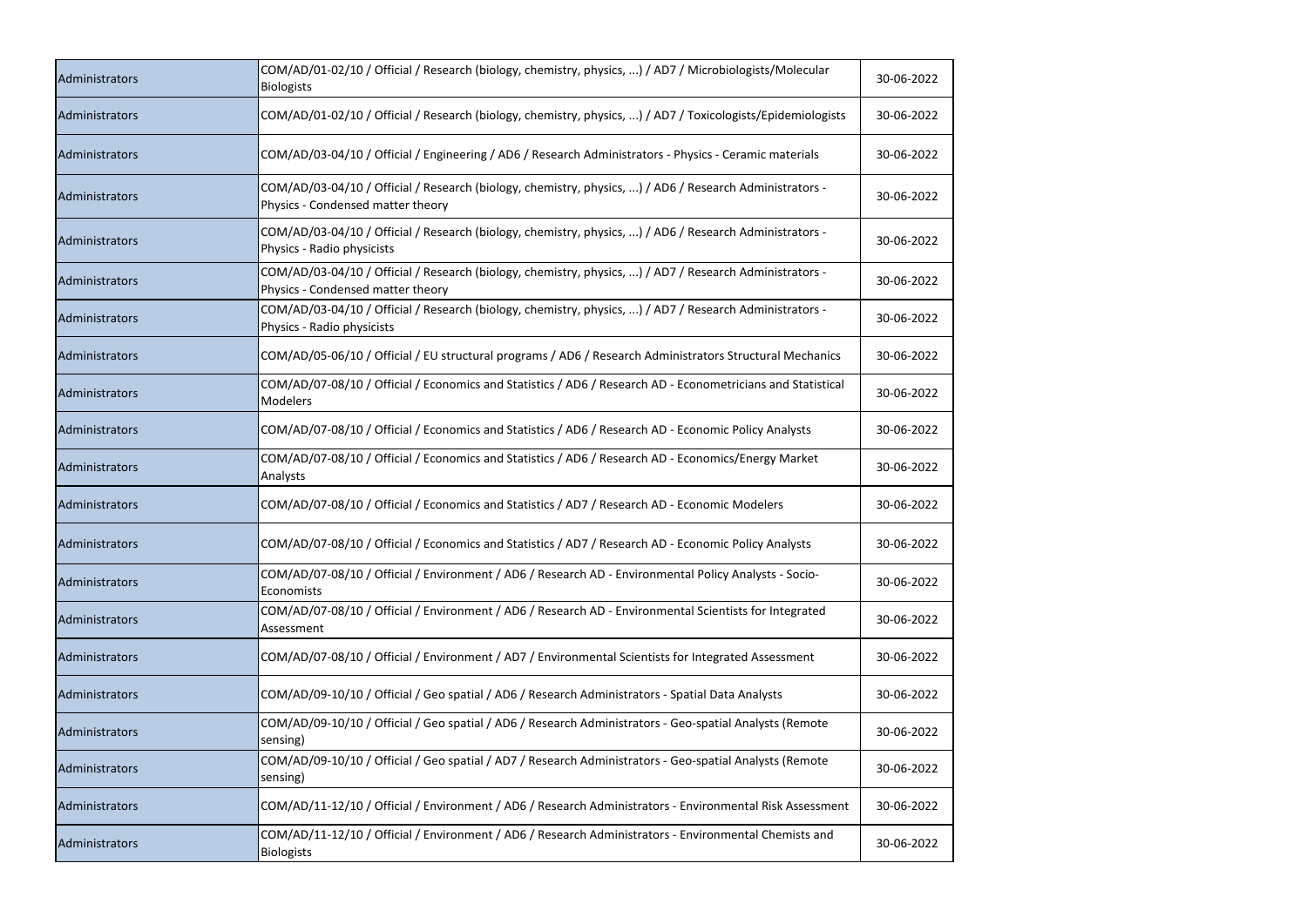| Administrators                 | COM/AD/11-12/10 / Official / Environment / AD6 / Research Administrators - Environmental Modellers                                                            | 30-06-2022 |
|--------------------------------|---------------------------------------------------------------------------------------------------------------------------------------------------------------|------------|
| Administrators                 | COM/AD/11-12/10 / Official / Environment / AD6 / Research Administrators - Nature Resource Scientists                                                         | 30-06-2022 |
| Administrators                 | COM/AD/11-12/10 / Official / Environment / AD7 / Research Administrators - Environmental Risk Assessment                                                      | 30-06-2022 |
| Administrators                 | COM/AD/11-12/10 / Official / Environment / AD7 / Research Administrators - Environmental Chemists and<br><b>Biologists</b>                                    | 30-06-2022 |
| Administrators                 | COM/AD/11-12/10 / Official / Environment / AD7 / Research Administrators - Environmental Modellers                                                            | 30-06-2022 |
| Administrators                 | COM/AD/11-12/10 / Official / Environment / AD7 / Research Administrators - Nature Resource Scientists                                                         | 30-06-2022 |
| Administrators                 | COM/AD/13-14/10 / Official / Energy / AD6 / Research Administrators - Energy Systems Modelling/Security<br><b>Specialists</b>                                 | 30-06-2022 |
| Administrators                 | COM/AD/13-14/10 / Official / Energy / AD6 / Research Administrators - Energy Technologists                                                                    | 30-06-2022 |
| Administrators                 | COM/AD/13-14/10 / Official / Energy / AD7 / Research Administrators - Energy Technologists                                                                    | 30-06-2022 |
| Administrators                 | COM/AD/13-14/10 / Official / Engineering / AD6 / Research Administrators - Engineers and Energy Safety<br><b>Specialists</b>                                  | 30-06-2022 |
| Administrators                 | COM/AD/15-16/10 / Official / Infomation and Communication Technology / AD6 / Research Administrators -<br>Information Mining, Analysis and Web Technologies   | 30-06-2022 |
| <b>Administrators</b>          | COM/AD/15-16/10 / Official / Infomation and Communication Technology / AD6 / Research Administrators ICT<br>Information and Communication Technology Security | 30-06-2022 |
| Administrators                 | COM/AD/15-16/10 / Official / Infomation and Communication Technology / AD6 / Research Administrators ICT<br>- Network Security                                | 30-06-2022 |
| Administrators                 | COM/AD/15-16/10 / Official / Infomation and Communication Technology / AD6 / Research Administrators ICT<br><b>Wireless Communications Technology</b>         | 30-06-2022 |
| Administrators                 | COM/AD/15-16/10 / Official / Infomation and Communication Technology / AD7 / Research Administrators ICT<br>Information Mining, Analysis and Web Technologies | 30-06-2022 |
| <b>Linguist Administrators</b> | EPSO/AD/242/12 Translators LV Option 1                                                                                                                        | 30-06-2022 |
| <b>Linguist Administrators</b> | EPSO/AD/242/12 Translators LV Option 2                                                                                                                        | 30-06-2022 |
| <b>Linguist Administrators</b> | EPSO/AD/311/15 - Interpreters / AD7 / Czech                                                                                                                   | 30-06-2022 |
| <b>Linguist Administrators</b> | EPSO/AD/312/15 - Interpreters / AD5 / Croatian                                                                                                                | 30-06-2022 |
| <b>Linguist Administrators</b> | EPSO/AD/313/15 - Interpreters / AD5 / Lithuanian                                                                                                              | 30-06-2022 |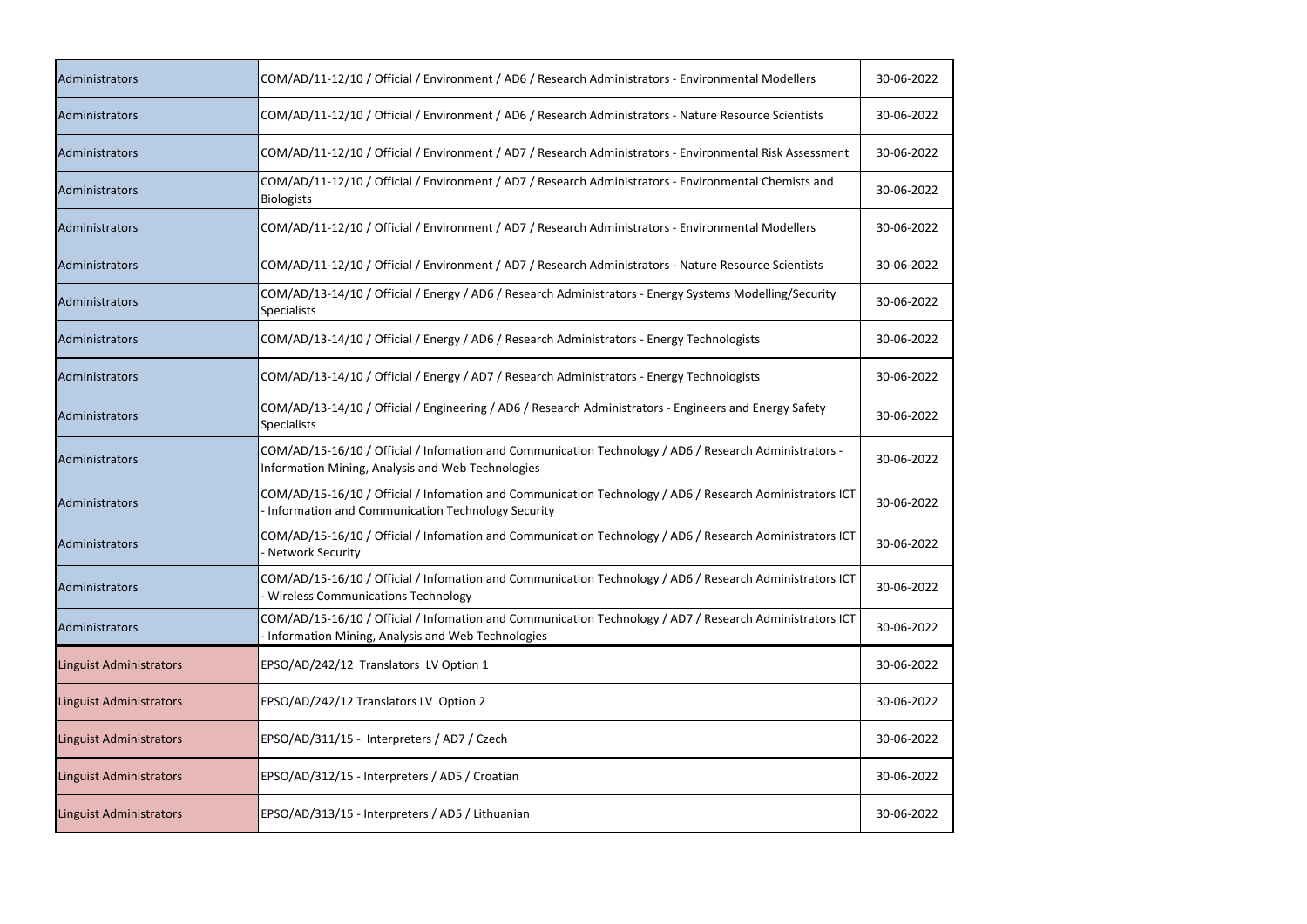| <b>Linguist Administrators</b> | EPSO/AD/314/15 - Interpreters / AD7 / Maltese          | 30-06-2022 |
|--------------------------------|--------------------------------------------------------|------------|
| <b>Linguist Administrators</b> | EPSO/AD/208/11 Lawyer Linguists EP/Council BG          | 30-06-2022 |
| Linguist Administrators        | EPSO/AD/209/11 Lawyer Linguists EP/Council ET          | 30-06-2022 |
| Lawyer-Linguists               | EPSO/AD/212/11 Lawyer Linguists Court of Justice PL    | 30-06-2022 |
| Lawyer-Linguists               | EPSO/AD/212/11 Lawyer Linguists EP/Council PL          | 30-06-2022 |
| Lawyer-Linguists               | EPSO/AD/275/13 - Lawyer Linguists EP/Council NL        | 30-06-2022 |
| Lawyer-Linguists               | EPSO/AD/280/14 Lawyer Linguists Court of Justice FI    | 30-06-2022 |
| Lawyer-Linguists               | EPSO/AD/283/14 Lawyer Linguists Court of Justice SV    | 30-06-2022 |
| Lawyer-Linguists               | EPSO/AD/332/16 - Lawyer Linguists EP/Council ES        | 30-06-2022 |
| Lawyer-Linguists               | EPSO/AD/333/16 - Lawyer Linguists EP/Council EL        | 30-06-2022 |
| Lawyer-Linguists               | EPSO/AD/334/16 - Lawyer Linguists EP/Council IT        | 30-06-2022 |
| Lawyer-Linguists               | EPSO/AD/335/16 - Lawyer Linguists EP/Council LT        | 30-06-2022 |
| Lawyer-Linguists               | EPSO/AD/336/16 - Lawyer Linguists EP/Council MT        | 30-06-2022 |
| Lawyer-Linguists               | EPSO/AD/337/16 - Lawyer Linguists EP/Council SV        | 30-06-2022 |
| Assistants                     | EPSO/AST/114/11 Language editors IT (Court of Justice) | 30-06-2022 |
| Assistants                     | EPSO/AST/119/12 - Proofreaders CZ                      | 30-06-2022 |
| Assistants                     | EPSO/AST-SC/01/14 Secretaries HR (grade SC1)           | 30-06-2022 |
| <b>Assistants</b>              | EPSO/AST-SC/01/14 Secretaries EN (grade SC1)           | 30-06-2022 |
| <b>Assistants</b>              | EPSO/AST-SC/01/14 Secretaries FR (grade SC1)           | 30-06-2022 |
| <b>Assistants</b>              | EPSO/AST-SC/01/14 Secretaries EN (grade SC2)           | 30-06-2022 |
| Assistants                     | EPSO/AST-SC/01/14 Secretaries DE (grade SC1)           | 30-06-2022 |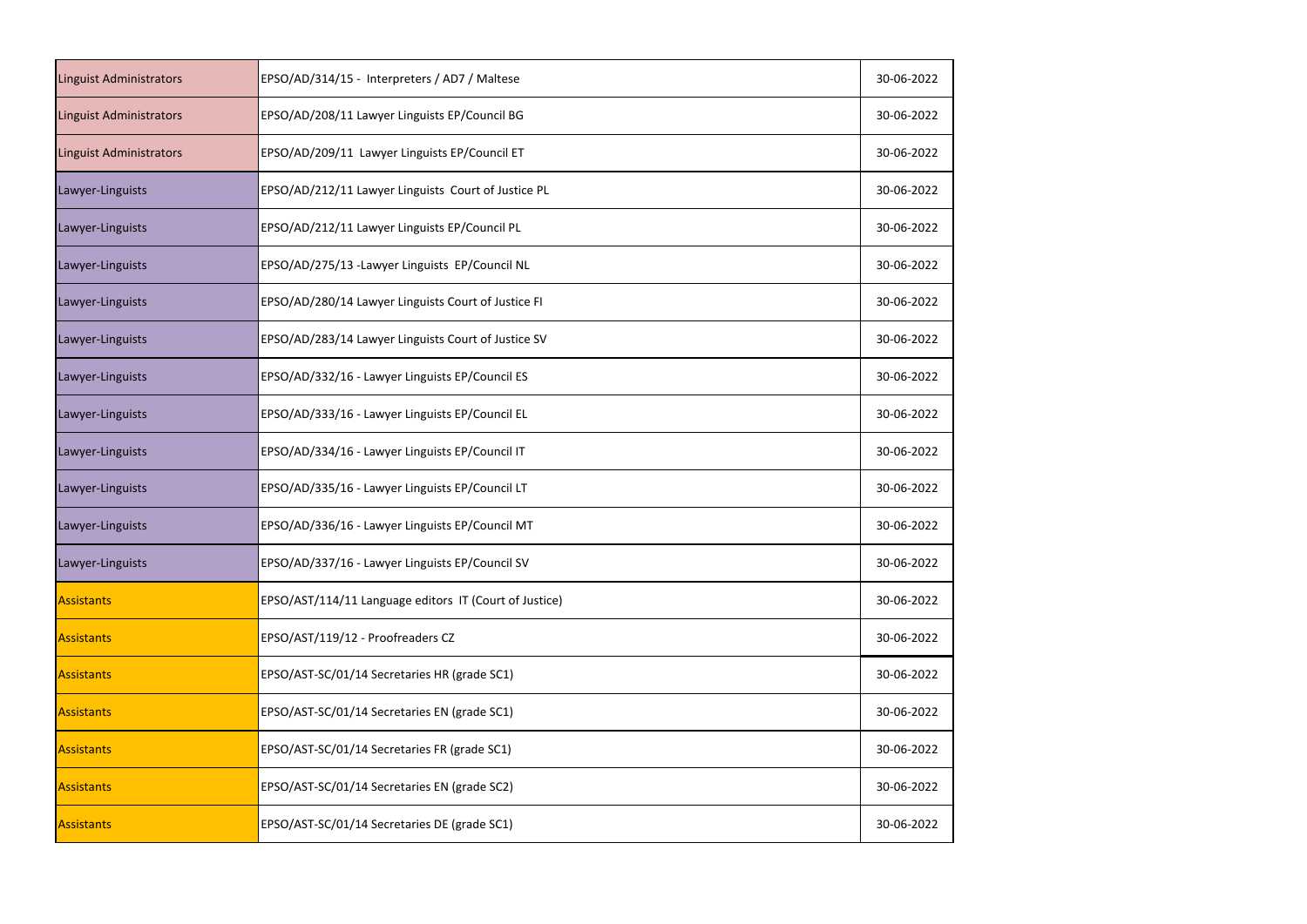| <b>Assistants</b> | EPSO/AST-SC/01/14 Secretaries DE (grade SC2)                                          | 30-06-2022 |
|-------------------|---------------------------------------------------------------------------------------|------------|
| <b>Assistants</b> | EPSO/AST/130/14 Assistants in the buildings sector - Air conditioning                 | 30-06-2022 |
| <b>Assistants</b> | EPSO/AST/130/14 Assistants in the buildings sector - Architecture and interior design | 30-06-2022 |
| Assistants        | EPSO/AST/130/14 Assistants in the buildings sector - Project Management               | 30-06-2022 |
| <b>Assistants</b> | EPSO/AST/130/14 Assistants in the buildings sector - Security                         | 30-06-2022 |
| <b>Assistants</b> | EPSO/AST/132/14 Digital Monitoring Officers and Open Source Intelligence Secialists   | 30-06-2022 |
| <b>Assistants</b> | EPSO/AST/132/14 Prevention and Surveillance Coordinators                              | 30-06-2022 |
| <b>Assistants</b> | EPSO/AST/134/14 Parliamentary Assistants                                              | 30-06-2022 |
| <b>Assistants</b> | EPSO/AST-SC/03/15 - 2 Finance / SC2 / Addendum                                        | 30-06-2022 |
| Assistants        | EPSO/AST/135/15 Heads of Administration in EU Delegations AST4                        | 30-06-2022 |
| <b>Assistants</b> | EPSO/AST/137/16 - AST1 Linguistic Assistants DA                                       | 30-06-2022 |
| <b>Assistants</b> | EPSO/AST/137/16 - AST1 Linguistic Assistants GA                                       | 30-06-2022 |
| Assistants        | EPSO/AST/137/16 - AST1 Linguistic Assistants HR                                       | 30-06-2022 |
| <b>Assistants</b> | EPSO/AST/137/16 - AST1 Linguistic Assistants HU                                       | 30-06-2022 |
| <b>Assistants</b> | EPSO/AST/137/16 - AST1 Linguistic Assistants MT                                       | 30-06-2022 |
| <b>Assistants</b> | EPSO/AST/137/16 - AST1 Linguistic Assistants NL                                       | 30-06-2022 |
| <b>Assistants</b> | EPSO/AST/137/16 - AST1 Linguistic Assistants SK                                       | 30-06-2022 |
| <b>Assistants</b> | EPSO/AST/137/16 - AST1 Linguistic Assistants SL                                       | 30-06-2022 |
| Assistants        | EPSO/AST/138/16 - AST3 Audiovisual and Conference Technicians                         | 30-06-2022 |
| Assistants        | EPSO/AST/139/16 - Finance                                                             | 30-06-2022 |
| <b>Assistants</b> | EPSO/AST/139/16 - Human Resources                                                     | 30-06-2022 |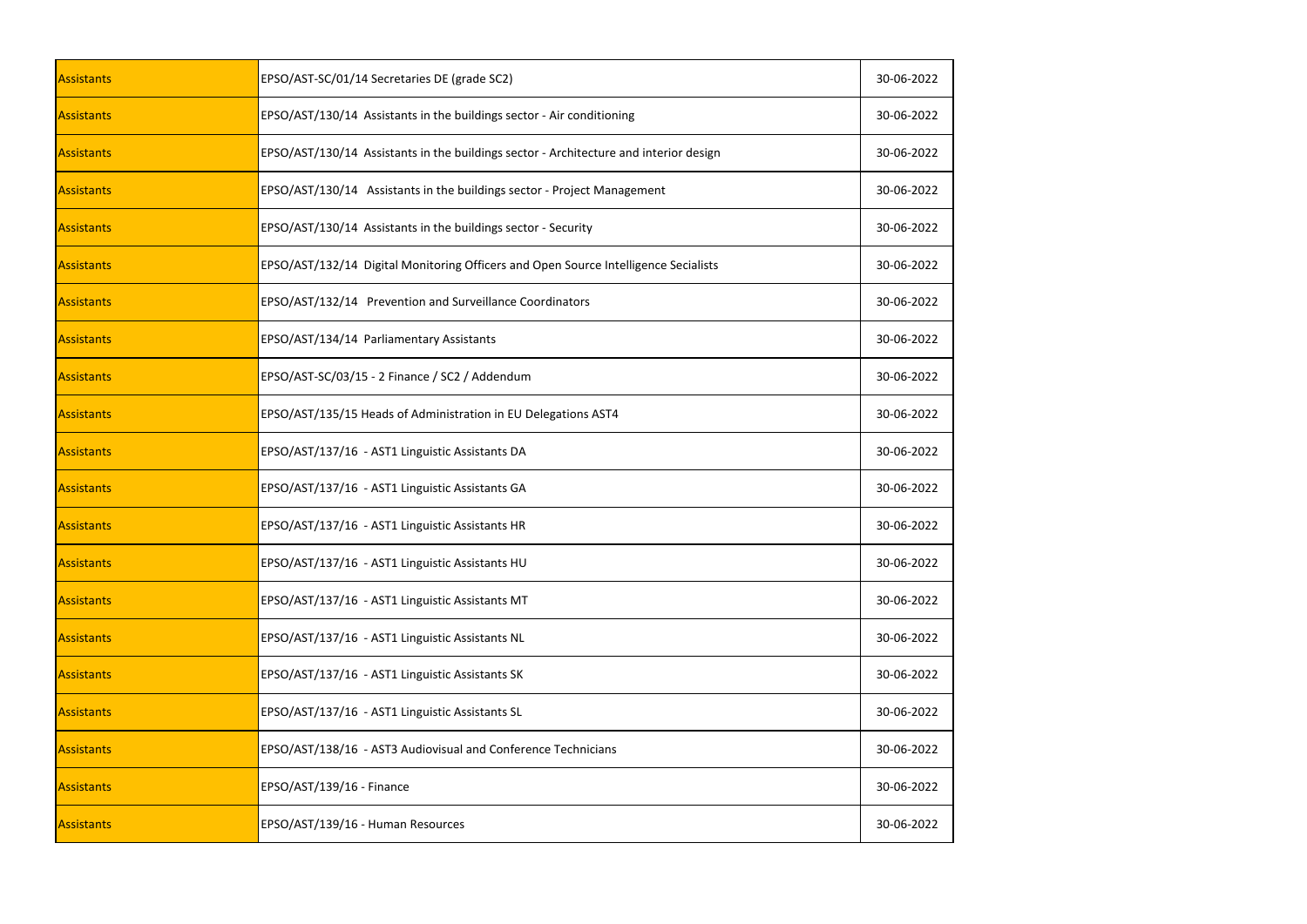| <b>Assistants</b>        | EPSO/AST/140/17 - Nurses                                                        | 30-06-2022 |
|--------------------------|---------------------------------------------------------------------------------|------------|
| <b>Assistants</b>        | EPSO/AST-SC/06/17 SC1 - Secretaries                                             | 30-06-2022 |
| <b>Assistants</b>        | EPSO/AST-SC/06/17 SC2 - Secretaries                                             | 30-06-2022 |
| <b>Middle Management</b> | EPSO/AD/245-246/12 Head of Unit (AD 12) in the field of translation HR          | 31-12-2022 |
| <b>Middle Management</b> | EPSO/AD/245-246/12 Head of Unit (AD 9) in the field of translation HR           | 31-12-2022 |
| <b>Middle Management</b> | EPSO/AD/252-253/13 Heads of Unit - (AD12) Economics HR                          | 31-12-2022 |
| <b>Middle Management</b> | EPSO/AD/252-253/13 Heads of Unit (AD9) - Economics HR                           | 31-12-2022 |
| <b>Middle Management</b> | EPSO/AD/252-253/13 Heads of Unit (AD12) - EPA HR                                | 31-12-2022 |
| <b>Middle Management</b> | EPSO/AD/252-253/13 Heads of Unit (AD9) - EPA HR                                 | 31-12-2022 |
| <b>Middle Management</b> | EPSO/AD/252-253/13 Heads of Unit (AD12) - Law HR                                | 31-12-2022 |
| <b>Middle Management</b> | EPSO/AD/254/13 Heads of unit JRC (AD12)                                         | 31-12-2022 |
| <b>Middle Management</b> | EPSO/AD/169/09 Law CZ                                                           | 31-12-2022 |
| <b>Middle Management</b> | EPSO/AD/169/09 Law PL                                                           | 31-12-2022 |
| Administrators           | EPSO/AD/177/10 - Administrators - AUDIT 2013                                    | 31-12-2022 |
| Administrators           | EPSO/AD/177/10 - Administrators - ECONOMICS 2013                                | 31-12-2022 |
| Administrators           | EPSO/AD/177/10 - Administrators - EPA 2013                                      | 31-12-2022 |
| Administrators           | EPSO/AD/177/10 - Administrators - ICT 2013                                      | 31-12-2022 |
| Administrators           | EPSO/AD/177/10 - Administrators - LAW 2013                                      | 31-12-2022 |
| Administrators           | EPSO/AD/178/10 - Administrators Librarianship/Information Science 2013          | 31-12-2022 |
| Administrators           | EPSO/AD/229/11 Cooperation And Management Of Aid To Non-Member Countries (AD 7) | 31-12-2022 |
| Administrators           | EPSO/AD/230/12 Administrators (AD5) Communication                               | 31-12-2022 |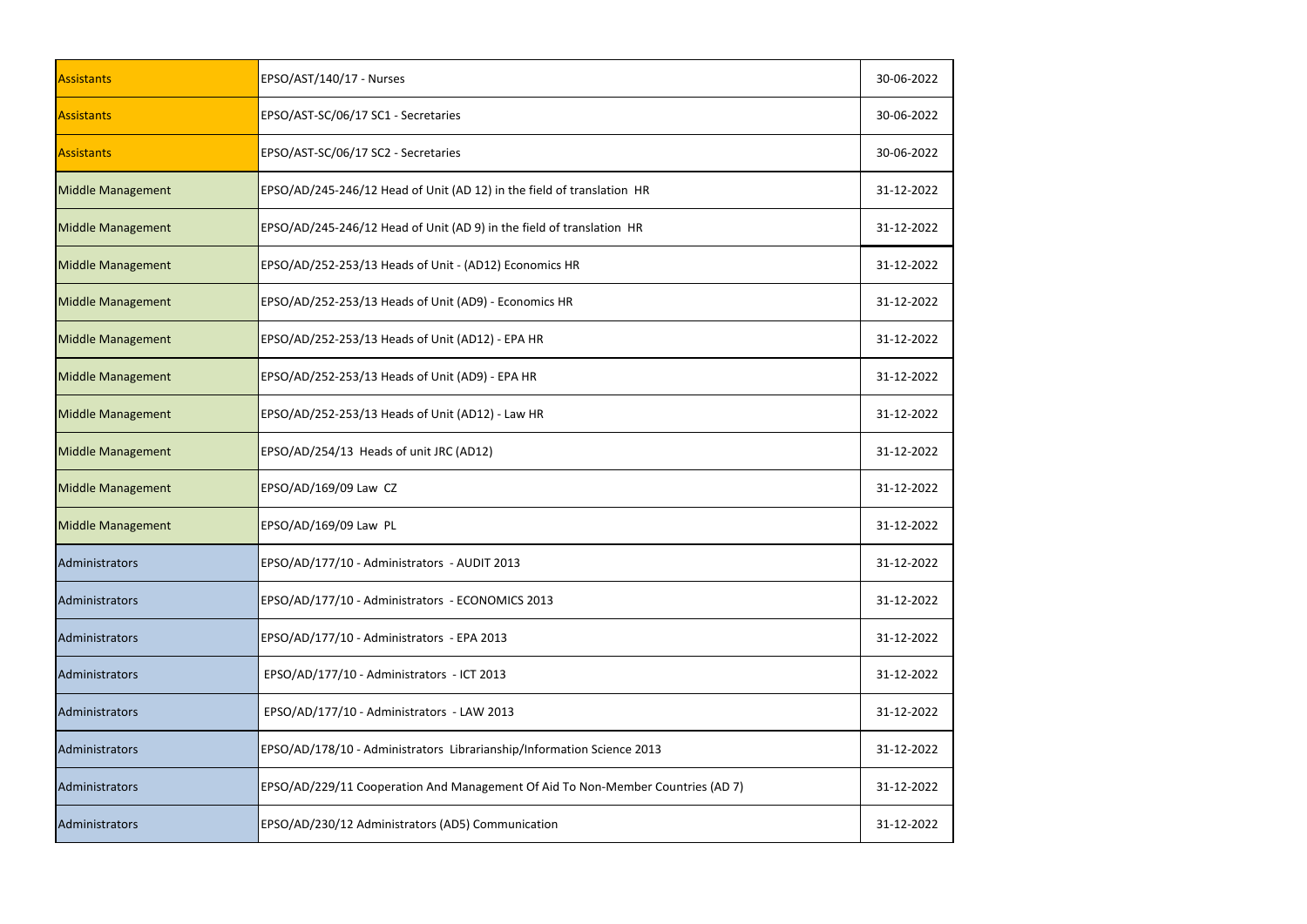| Administrators | EPSO/AD/231/12 Administrators (AD7) Communication                                                | 31-12-2022 |
|----------------|--------------------------------------------------------------------------------------------------|------------|
| Administrators | EPSO/AD/230/12 Administrators (AD5) External Relations                                           | 31-12-2022 |
| Administrators | EPSO/AD/231/12 Administrators (AD7) External Relations                                           | 31-12-2022 |
| Administrators | EPSO/AD/230/12 Administrators (AD5) Law                                                          | 31-12-2022 |
| Administrators | EPSO/AD/231/12 Administrators (AD7) Law                                                          | 31-12-2022 |
| Administrators | EPSO/AD/244/12 Administrators HR (AD5)                                                           | 31-12-2022 |
| Administrators | EPSO/AD/278/14 (AD7) Administrators - Digital Forensics                                          | 31-12-2022 |
| Administrators | EPSO/AD/278/14 (AD7) Administrators - Operational Analysis                                       | 31-12-2022 |
| Administrators | EPSO/AD/293/14 AD7 Financial Economics                                                           | 31-12-2022 |
| Administrators | EPSO/AD/293/14 AD7 Industrial Economics                                                          | 31-12-2022 |
| Administrators | EPSO/AD/293/14 AD7 Macroeconomics                                                                | 31-12-2022 |
| Administrators | EPSO/AD/293/14 AD7 Corporate Finance                                                             | 31-12-2022 |
| Administrators | EPSO/AD/293/14 AD7 Competition Law                                                               | 31-12-2022 |
| Administrators | EPSO/AD/294/14 (AD6) Administrators in the Field of Data Protection                              | 31-12-2022 |
| Administrators | EPSO/AD/308/15 Doctors Brussels (AD11)                                                           | 31-12-2022 |
| Administrators | EPSO/AD/323/16 - AD7 OLAF - Investigators - EU expenditure, anti-corruption                      | 31-12-2022 |
| Administrators | EPSO/AD/330/16 - AD7 - Nuclear Safeguard Inspectors                                              | 31-12-2022 |
| Administrators | EPSO/AD/330/16 - AD7 - Policy Officers                                                           | 31-12-2022 |
| Administrators | EPSO/AD/331/16 - AD7 ICT - Data Analysis and IT Service Specialists                              | 31-12-2022 |
| Administrators | EPSO/AD/331/16 - AD7 ICT - Digital Workplace, Office Automation and Mobile Computing Specialists | 31-12-2022 |
| Administrators | EPSO/AD/331/16 - AD7 ICT - ICT Security Experts                                                  | 31-12-2022 |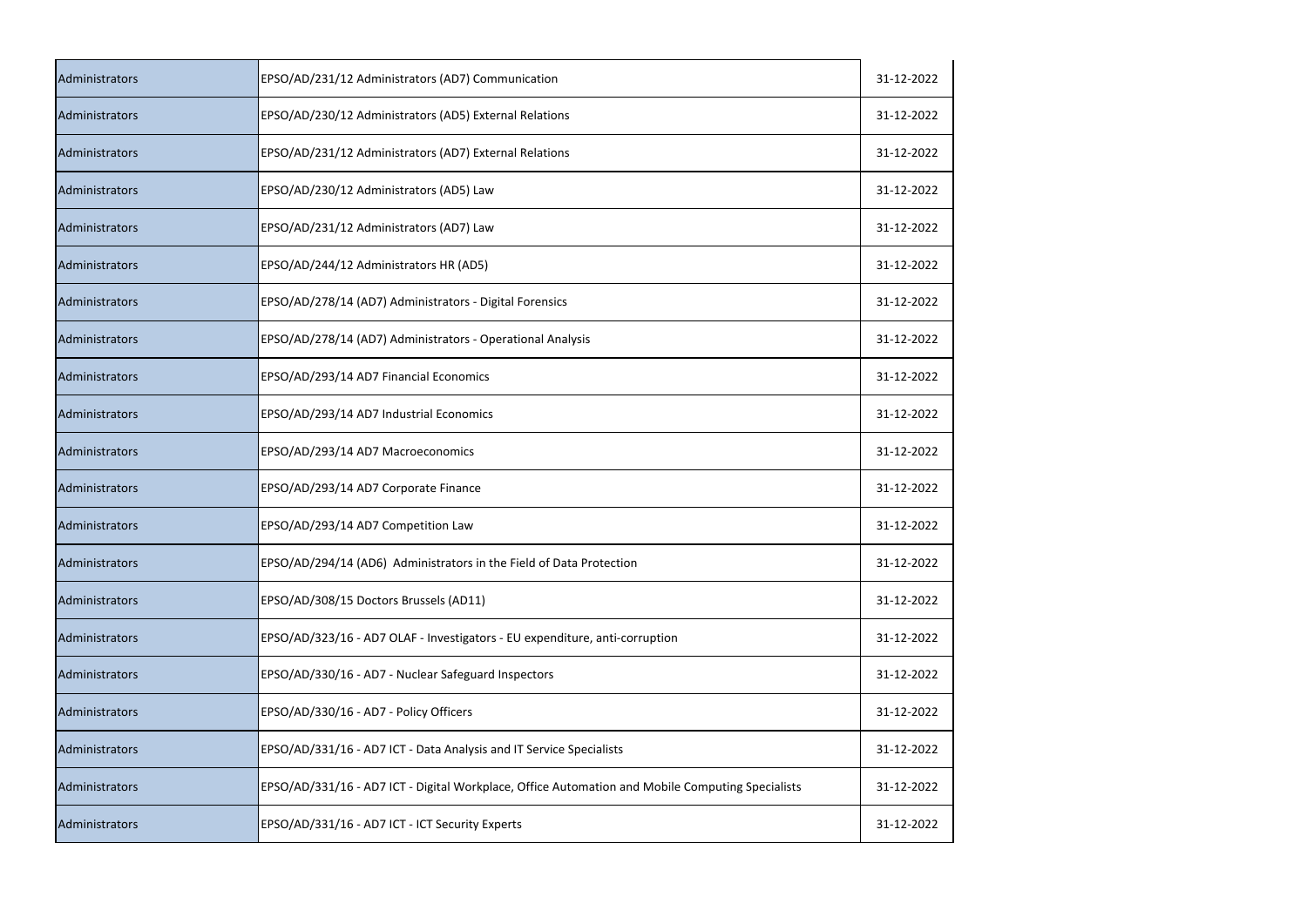| Administrators                 | EUIPO/AD/01/17 - Intellectual Property                    | 31-12-2022 |
|--------------------------------|-----------------------------------------------------------|------------|
| Administrators                 | EPSO/AD/339/17 - Financial Economics                      | 31-12-2022 |
| Administrators                 | EPSO/AD/339/17 - Macroeconomics                           | 31-12-2022 |
| Administrators                 | EPSO/AD/342/17 - Building Management                      | 31-12-2022 |
| Administrators                 | EPSO/AD/340/18 - SANTE - Audit, Inspection and evaluation | 31-12-2022 |
| Administrators                 | EPSO/AD/341/18 - SANTE - Policy and legislation           | 31-12-2022 |
| Administrators                 | EPSO/AD/167/09 Translators - Option 1 - RO                | 31-12-2022 |
| Administrators                 | EPSO/AD/236/12 - Conference Interpreters (AD5) DA         | 31-12-2022 |
| <b>Linguist Administrators</b> | EPSO/AD/238/12 - Conference Interpreters (AD7) EN         | 31-12-2022 |
| <b>Linguist Administrators</b> | EPSO/AD/239/12 - Conference Interpreters (AD5) SK         | 31-12-2022 |
| <b>Linguist Administrators</b> | EPSO/AD/233/12 Translators Option 1 - HR                  | 31-12-2022 |
| <b>Linguist Administrators</b> | EPSO/AD/233/12 Translators Option 2 - HR                  | 31-12-2022 |
| Linguist-Administrators        | EPSO/AD/240/12 - Translators Option 1 EE                  | 31-12-2022 |
| <b>Linguist Administrators</b> | EPSO/AD/240/12 - Translators Option 2 EE                  | 31-12-2022 |
| <b>Linguist Administrators</b> | EPSO/AD/255/13 - Translators HR - Option 1                | 31-12-2022 |
| <b>Linguist Administrators</b> | EPSO/AD/260/13 - Translators DA - Option 1                | 31-12-2022 |
| <b>Linguist Administrators</b> | EPSO/AD/261/13 - Translators EN - Option 1                | 31-12-2022 |
| <b>Linguist Administrators</b> | EPSO/AD/261/13 - Translators EN - Option 2                | 31-12-2022 |
| <b>Linguist Administrators</b> | EPSO/AD/262/13 - Translators FR - Option 1                | 31-12-2022 |
| Linguist-Administrators        | EPSO/AD/262/13 - Translators FR - Option 2                | 31-12-2022 |
| Linguist-Administrators        | EPSO/AD/263/13 - Translators IT - Option 1                | 31-12-2022 |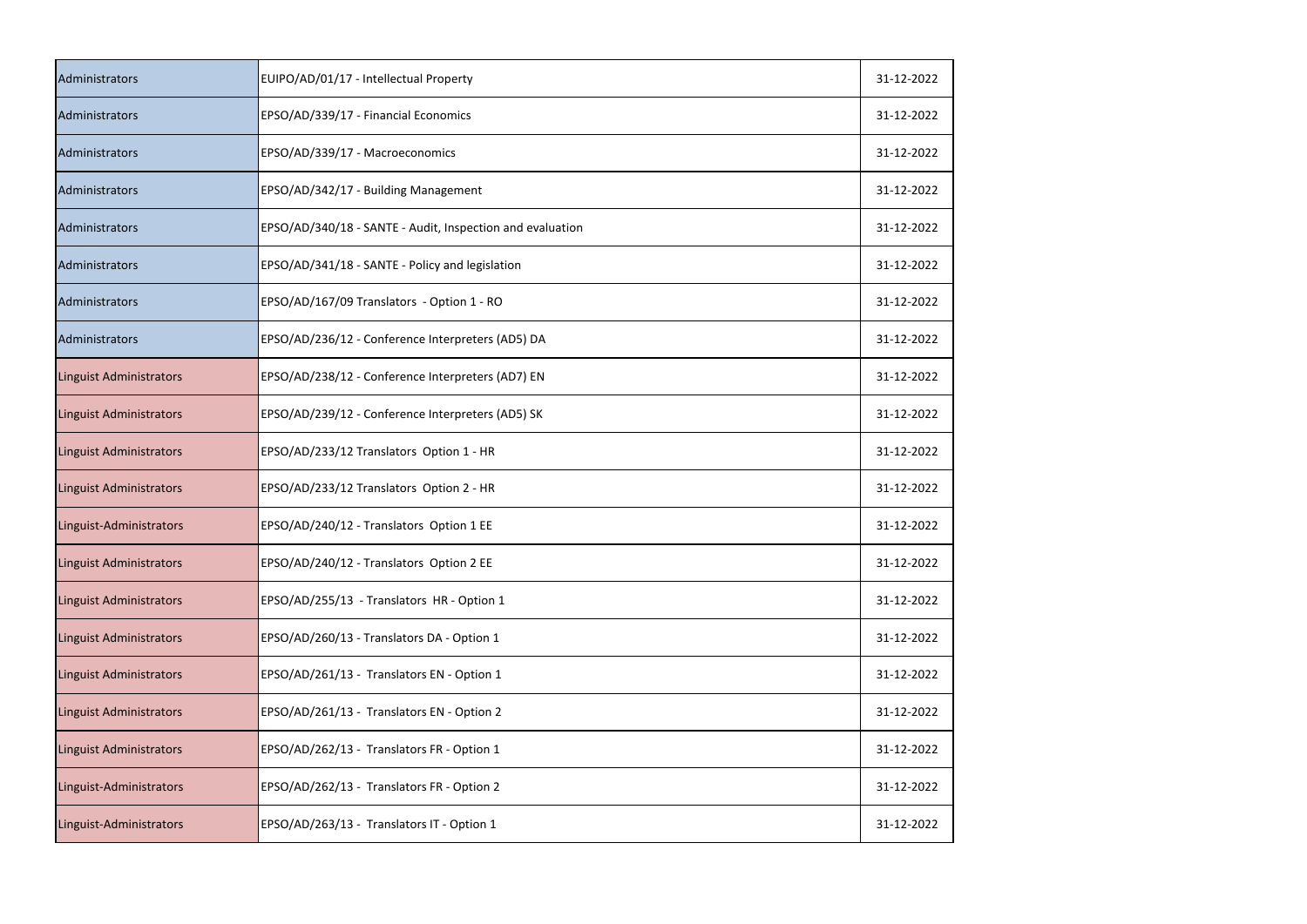| Linguist-Administrators        | EPSO/AD/263/13 - Translators IT - Option 2       | 31-12-2022 |
|--------------------------------|--------------------------------------------------|------------|
| Linguist-Administrators        | EPSO/AD/265/13 - Translators NL - Option 1       | 31-12-2022 |
| <b>Linguist Administrators</b> | EPSO/AD/265/13 - Translators NL - Option 2       | 31-12-2022 |
| <b>Linguist Administrators</b> | EPSO/AD/266/13 - Translators SL - Option 1       | 31-12-2022 |
| <b>Linguist Administrators</b> | EPSO/AD/266/13 - Translators SL - Option 2       | 31-12-2022 |
| Linguist Administrators        | EPSO/AD/284/14 Translators German Option 1       | 31-12-2022 |
| <b>Linguist Administrators</b> | EPSO/AD/284/14 Translators German Option 2       | 31-12-2022 |
| <b>Linguist Administrators</b> | EPSO/AD/285/14 Translators Greek - Option 1      | 31-12-2022 |
| <b>Linguist Administrators</b> | EPSO/AD/285/14 Translators Greek - Option 2      | 31-12-2022 |
| <b>Linguist Administrators</b> | EPSO/AD/286/14 Translators Spanish - Option 1    | 31-12-2022 |
| <b>Linguist Administrators</b> | EPSO/AD/287/14 Translators Swedish - Option 1    | 31-12-2022 |
| Linguist Administrators        | EPSO/AD/287/14 Translators Swedish - Option 2    | 31-12-2022 |
| <b>Linguist Administrators</b> | EPSO/AD/315/15 - Finnish Translators Option 1    | 31-12-2022 |
| <b>Linguist Administrators</b> | EPSO/AD/315/15 - Finnish Translators Option 2    | 31-12-2022 |
| <b>Linguist Administrators</b> | EPSO/AD/316/15 - Translators Hungarian Option 1  | 31-12-2022 |
| <b>Linguist Administrators</b> | EPSO/AD/316/15 - Translators Hungarian Option 2  | 31-12-2022 |
| <b>Linguist Administrators</b> | EPSO/AD/317/15 - Translators Latvian Option 1    | 31-12-2022 |
| Linguist Administrators        | EPSO/AD/317/15 - Translators Latvian Option 2    | 31-12-2022 |
| <b>Linguist Administrators</b> | EPSO/AD/318/15 - Translators Polish Option 1     | 31-12-2022 |
| Linguist Administrators        | EPSO/AD/318/15 - Translators Polish Option 2     | 31-12-2022 |
| Linguist Administrators        | EPSO/AD/319/15 - Translators Portuguese Option 1 | 31-12-2022 |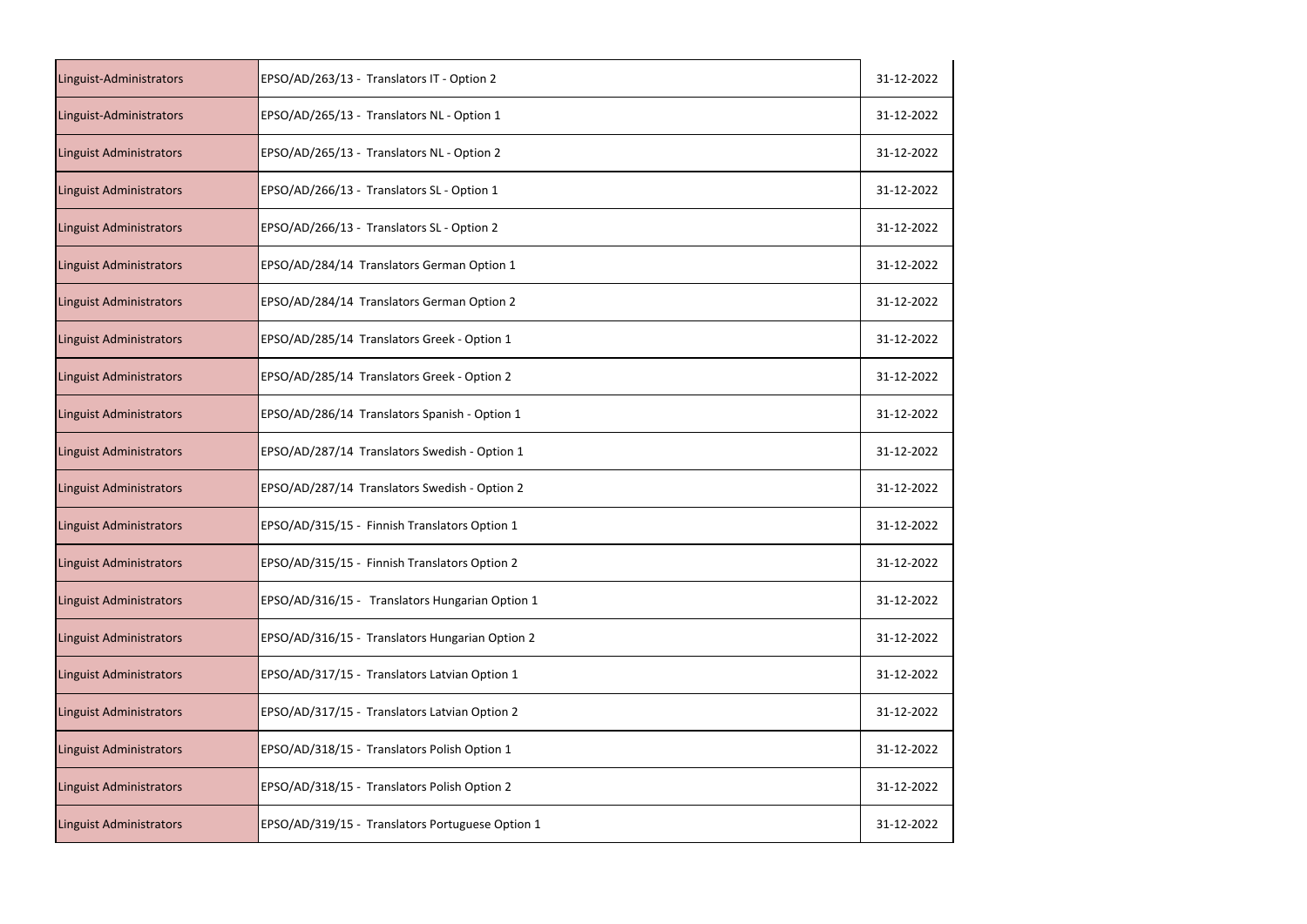| <b>Linguist Administrators</b> | EPSO/AD/319/15 - Translators Portuguese Option 2    | 31-12-2022 |
|--------------------------------|-----------------------------------------------------|------------|
| <b>Linguist Administrators</b> | EPSO/AD/320/15 - Translators Slovak Option 1        | 31-12-2022 |
| <b>Linguist Administrators</b> | EPSO/AD/320/15 - Translators Slovak Option 2        | 31-12-2022 |
| <b>Linguist Administrators</b> | EPSO/AD/325/16 - Translators DA - Option 1          | 31-12-2022 |
| <b>Linguist Administrators</b> | EPSO/AD/325/16 - Translators DA - Option 2          | 31-12-2022 |
| <b>Linguist Administrators</b> | EPSO/AD/327/16 - Translators HR - Option 1          | 31-12-2022 |
| <b>Linguist Administrators</b> | EPSO/AD/327/16 - Translators HR - Option 2          | 31-12-2022 |
| <b>Linguist Administrators</b> | EPSO/AD/328/16 - Translators LT - Option 1          | 31-12-2022 |
| <b>Linguist Administrators</b> | EPSO/AD/328/16 - Translators LT - Option 2          | 31-12-2022 |
| <b>Linguist Administrators</b> | EPSO/AD/329/16 - Translators MT - Option 1          | 31-12-2022 |
| <b>Linguist Administrators</b> | EPSO/AD/329/16 - Translators MT - Option 2          | 31-12-2022 |
| Linguist Administrators        | EPSO/AD/343/17 - Translators DE - Option 1          | 31-12-2022 |
| <b>Linguist Administrators</b> | EPSO/AD/343/17 - Translators DE - Option 2          | 31-12-2022 |
| <b>Linguist Administrators</b> | EPSO/AD/344/17 - Translators FR - Option 1          | 31-12-2022 |
| <b>Linguist Administrators</b> | EPSO/AD/344/17 - Translators FR - Option 2          | 31-12-2022 |
| <b>Linguist Administrators</b> | EPSO/AD/345/17 - Translators IT - Option 1          | 31-12-2022 |
| <b>Linguist Administrators</b> | EPSO/AD/345/17 - Translators IT - Option 2          | 31-12-2022 |
| <b>Linguist Administrators</b> | EPSO/AD/346/17 - Translators NL - Option 1          | 31-12-2022 |
| <b>Linguist Administrators</b> | EPSO/AD/346/17 - Translators NL - Option 2          | 31-12-2022 |
| Linguist Administrators        | EPSO/AD/130/08 Lawyer Linguists EP/Council ES       | 31-12-2022 |
| <b>Linguist Administrators</b> | EPSO/AD/161/09 Lawyer Linguists Court of Justice CS | 31-12-2022 |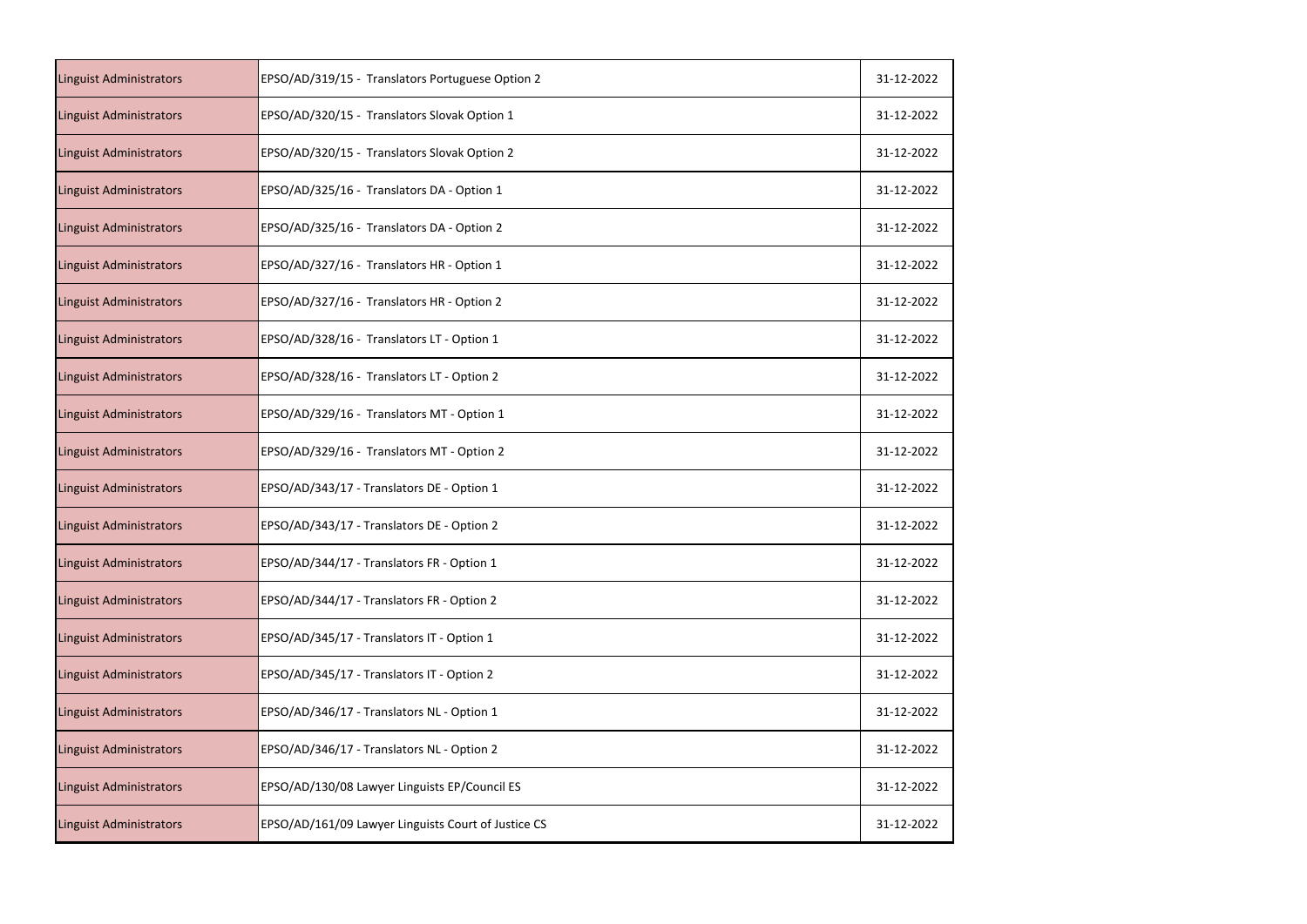| Lawyer-Linguists  | EPSO/AD/161/09 Lawyer Linguists EP/Council CS                       | 31-12-2022 |
|-------------------|---------------------------------------------------------------------|------------|
| Lawyer-Linguists  | EPSO/AD/209/11 Lawyer Linguists Court of Justice ET                 | 31-12-2022 |
| Lawyer-Linguists  | EPSO/AD/210/11 Lawyer Linguists Court of Justice HU                 | 31-12-2022 |
| Lawyer-Linguists  | EPSO/AD/272/13 - Lawyer Linguists EP/Council DE                     | 31-12-2022 |
| Lawyer-Linguists  | EPSO/AD/288/14 Lawyer Linguists EP/Council FI                       | 31-12-2022 |
| Lawyer-Linguists  | EPSO/AD/289/14 Lawyer Linguists EP/Council FR                       | 31-12-2022 |
| Lawyer-Linguists  | EPSO/AD/290/14 Lawyer Linguists EP/Council PT                       | 31-12-2022 |
| Lawyer-Linguists  | EPSO/AD/291/14 Lawyer Linguists EP/Council RO                       | 31-12-2022 |
| Lawyer-Linguists  | EPSO/AD/292/14 Lawyer Linguists EP/Council SK                       | 31-12-2022 |
| Lawyer-Linguists  | EPSO/AD/304/15 - Lawyer Linguists Court of Justice BG               | 31-12-2022 |
| Lawyer-Linguists  | EPSO/AD/305/15 - Lawyer Linguists Court of Justice ES               | 31-12-2022 |
| Lawyer-Linguists  | EPSO/AD/307/15 - Lawyer Linguists Court of Justice IT               | 31-12-2022 |
| Lawyer-Linguists  | EPSO/AD/355/17 - Lawyer Linguists Court of Justice MT               | 31-12-2022 |
| Lawyer-Linguists  | EPSO/AST/75/08 Social Welfare Assistants                            | 31-12-2022 |
| Lawyer-Linguists  | EPSO/AST/122/12 - Proofreaders Croatian                             | 31-12-2022 |
| <b>Assistants</b> | EPSO/AST/123/12 HR Assistants Communication                         | 31-12-2022 |
| <b>Assistants</b> | EPSO/AST/123/12 HR Assistants Project Management/Programs/Contracts | 31-12-2022 |
| <b>Assistants</b> | EPSO/AST/123/12 HR Assistants Legal matters                         | 31-12-2022 |
| <b>Assistants</b> | EPSO/AST/124/12 Proofreader Lithuanian                              | 31-12-2022 |
| <b>Assistants</b> | EPSO/AST/125/12 Assistants Audit                                    | 31-12-2022 |
| <b>Assistants</b> | EPSO/AST/125/12 Assistants Economics/Statistics                     | 31-12-2022 |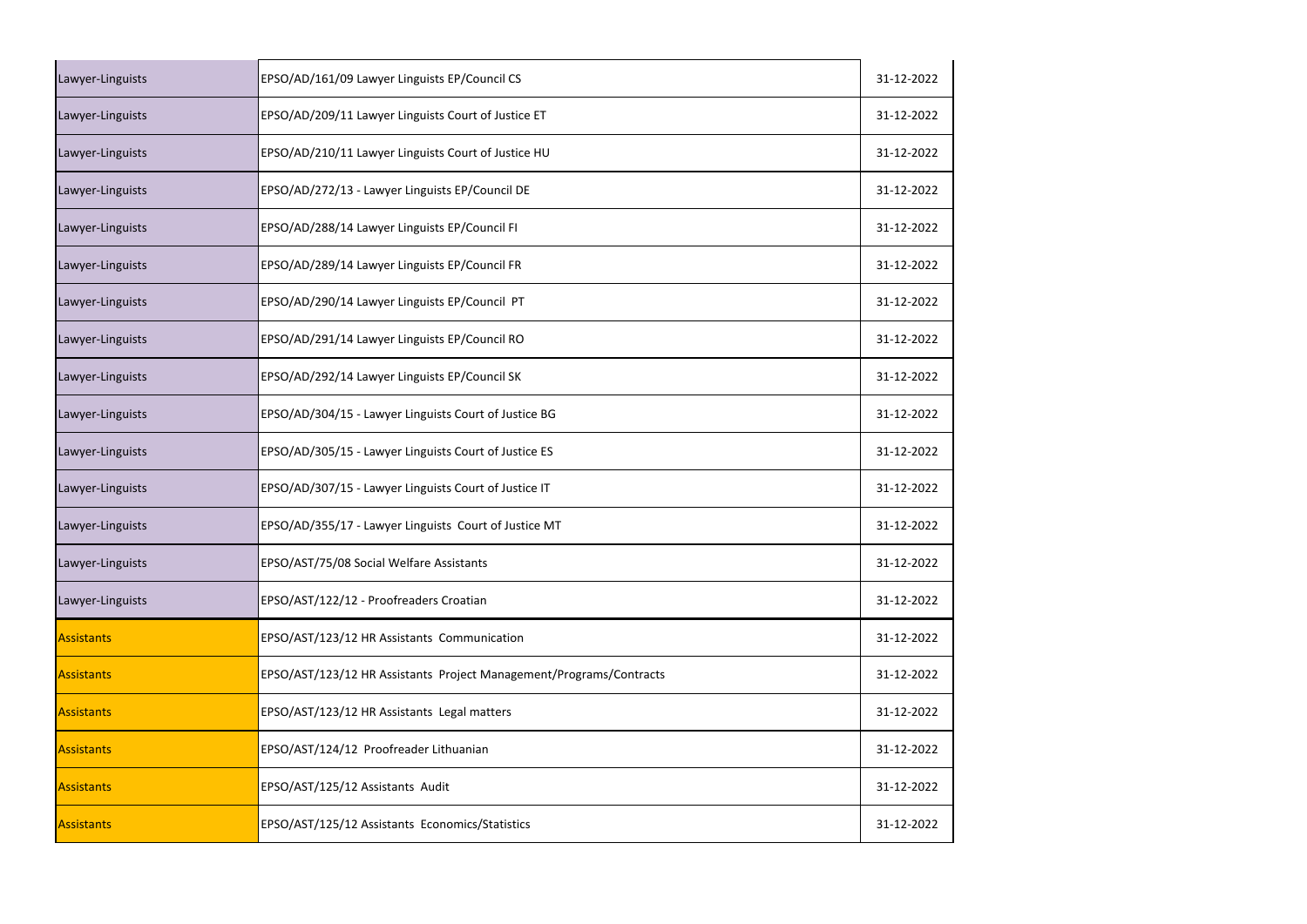| <b>Assistants</b> | EPSO/AST/125/12 Assistants Finance/Accounting                     | 31-12-2022 |
|-------------------|-------------------------------------------------------------------|------------|
| Assistants        | EPSO/AST/126/12 Assistants Civil and mechanical engineering       | 31-12-2022 |
| Assistants        | EPSO/AST/126/12 Assistants Electrical engineering and electronics | 31-12-2022 |
| Assistants        | EPSO/AST/126/12 Assistants Nuclear                                | 31-12-2022 |
| Assistants        | EPSO/AST/126/12 Assistants Biology, life and health sciences      | 31-12-2022 |
| Assistants        | EPSO/AST/126/12 Assistants Chemistry                              | 31-12-2022 |
| Assistants        | EPSO/AST/126/12 Assistants Physics and materials science          | 31-12-2022 |
| Assistants        | EPSO/AST/129/13 Assistants - Accounting                           | 31-12-2022 |
| Assistants        | EPSO/AST/129/13 Assistants - Economy/Finance                      | 31-12-2022 |
| <b>Assistants</b> | EPSO/AST/129/13 Assistants - Law                                  | 31-12-2022 |
| Assistants        | EPSO/AST-SC/02/14 Security / SC1 / Internal security guards (SC1) | 31-12-2022 |
| Assistants        | EPSO/AST/131/14 Nuclear Inspection                                | 31-12-2022 |
| Assistants        | EPSO/AST/133/14 Information Systems                               | 31-12-2022 |
| Assistants        | EPSO/AST/133/14 Information systems security                      | 31-12-2022 |
| Assistants        | EPSO/AST/133/14 Networks and telecommunications                   | 31-12-2022 |
| Assistants        | EPSO/AST/133/14 Office IT infrastructure and data centre          | 31-12-2022 |
| Assistants        | EPSO/AST/133/14 Web                                               | 31-12-2022 |
| Assistants        | EPSO/AST-SC/03/15 - 1 Administrative Support SC1                  | 31-12-2022 |
| <b>Assistants</b> | EPSO/AST-SC/03/15 - 1 Administrative Support SC2                  | 31-12-2022 |
| Assistants        | EPSO/AST-SC/03/15 - 2 Finance / SC1                               | 31-12-2022 |
| Assistants        | EPSO/AST-SC/03/15 - 2 Finance / SC2                               | 31-12-2022 |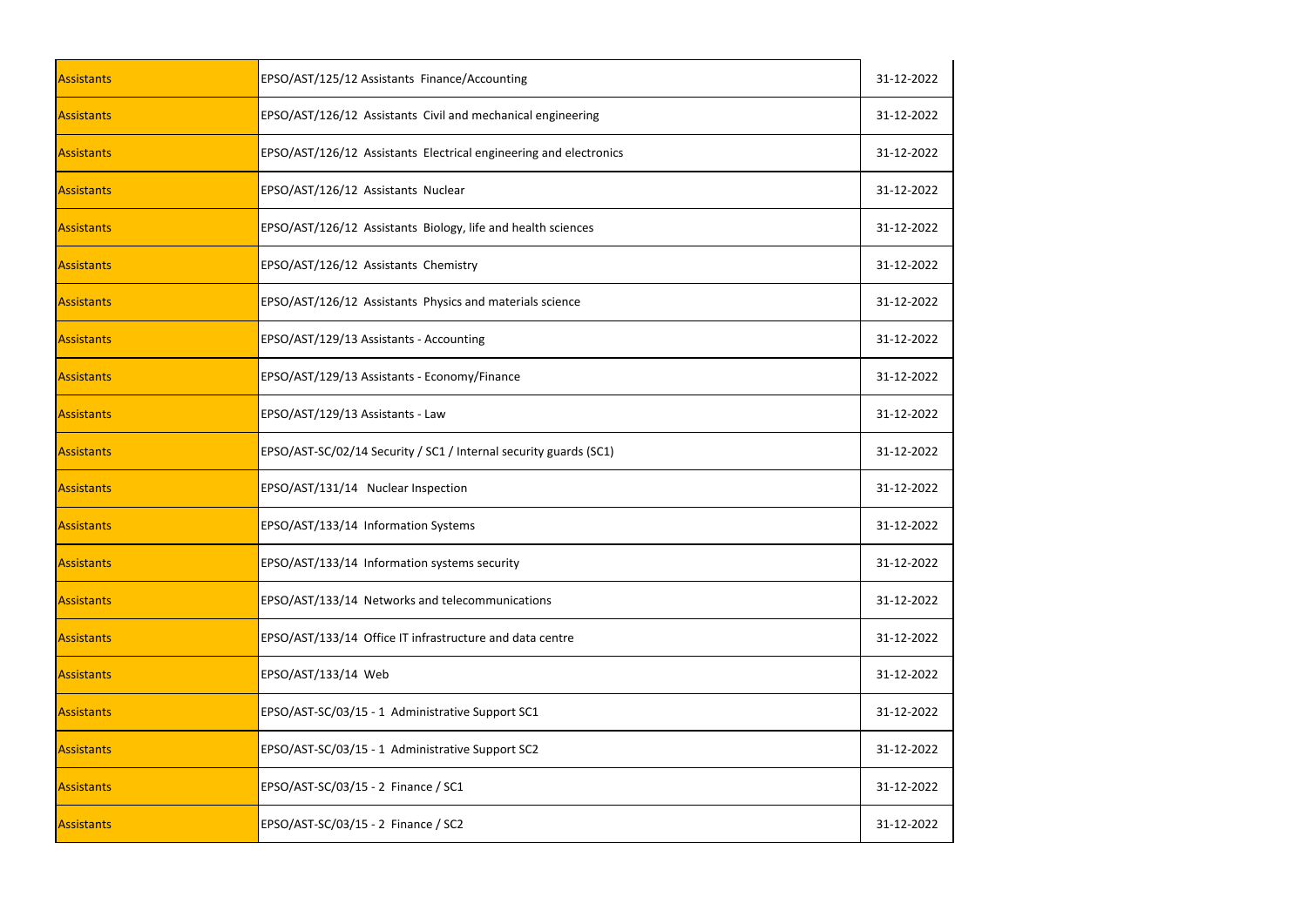| <b>Assistants</b> | EPSO/AST-SC/03/15 - 3 Secretarial Support SC1                                                                                                   | 31-12-2022 |
|-------------------|-------------------------------------------------------------------------------------------------------------------------------------------------|------------|
| Assistants        | EPSO/AST-SC/03/15 - 3 Secretarial Support SC2                                                                                                   | 31-12-2022 |
| Assistants        | EPSO/AST/136/15 - AST3 / Assistant Curator                                                                                                      | 31-12-2022 |
| <b>Assistants</b> | EPSO/AST/136/15 - AST3 / Conservation & Collection Management Assistant                                                                         | 31-12-2022 |
| Assistants        | EEAS/01/AST-SC/16 (AST/SC2) / Official / Secretaries and clerks / SC2 / EEAS ONLY                                                               | 31-12-2022 |
| Assistants        | EEAS/02/AST/16 (AST 2) / Official / European Administration / AST2 / EEAS ONLY                                                                  | 31-12-2022 |
| Assistants        | EEAS/03/AST/16 (AST 4) Profile 1 / Official / European Administration / AST4 / Management of resources /<br><b>EEAS ONLY</b>                    | 31-12-2022 |
| Assistants        | EEAS/03/AST/16 (AST 4) Profile 2 / Official / Development and foreign affairs / AST4 / Assistants to geographic<br>or thematic desk / EEAS ONLY | 31-12-2022 |
| Assistants        | EPSO/AST-SC/05/16 - Accreditation Officers - SC1                                                                                                | 31-12-2022 |
| <b>Assistants</b> | EPSO/AST-SC/05/16 - Accreditation Officers - SC2                                                                                                | 31-12-2022 |
| Assistants        | EPSO/AST/141/17 - Building construction coordinators/technicians                                                                                | 31-12-2022 |
| Assistants        | EPSO/AST/141/17 - Building coordinators/technicians in air conditioning and electromechanical and electrical el                                 | 31-12-2022 |
| Assistants        | EPSO/AST/141/17 - Occupational and building safety assistants                                                                                   | 31-12-2022 |
| Assistants        | EPSO/AST/142/17 Proofreaders - DA                                                                                                               | 31-12-2022 |
| Assistants        | EPSO/AST/142/17 Proofreaders - MT                                                                                                               | 31-12-2022 |
| <b>Assistants</b> | EPSO/AST/142/17 Proofreaders - NL                                                                                                               | 31-12-2022 |
| Assistants        | EPSO/AST/142/17 Proofreaders - SL                                                                                                               | 31-12-2022 |
| <b>Assistants</b> | EPSO/AST/142/17 Proofreaders - SV                                                                                                               | 31-12-2022 |
| <b>Assistants</b> | EPSO/AST/144/17 Linguistic Assistants - BG                                                                                                      | 31-12-2022 |
| Assistants        | EPSO/AST/144/17 Linguistic Assistants - EN                                                                                                      | 31-12-2022 |
| Assistants        | EPSO/AST/144/17 Linguistic Assistants - FR                                                                                                      | 31-12-2022 |